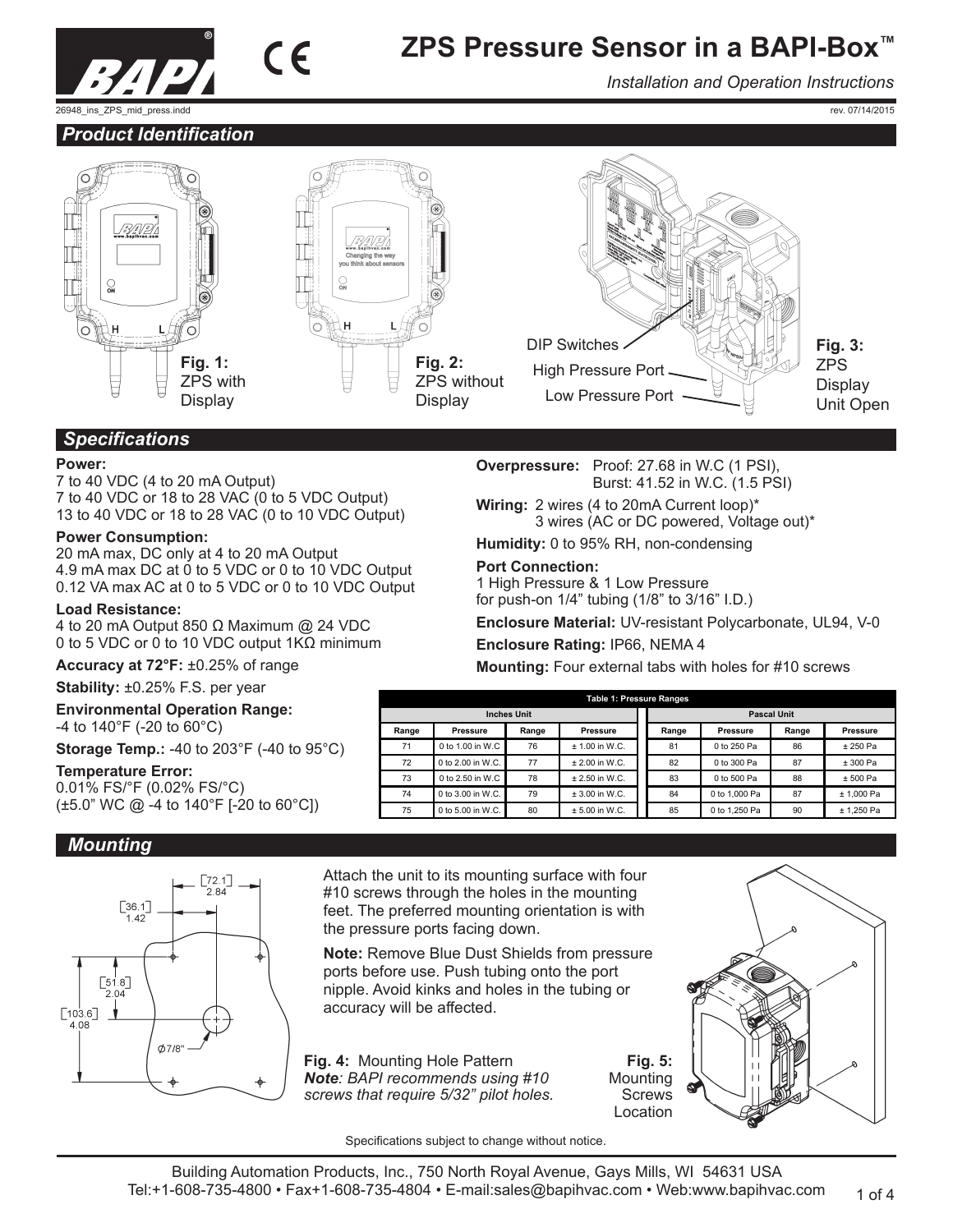



*Installation and Operation Instructions*

rev. 07/14/2015

## *Output Termination*

**ISTOP** 

BAPI recommends wiring the product with power disconnected. Proper supply voltage, polarity and wiring connections are important to a successful installation. Not observing these recommendations may damage the product and void the warranty.

| <b>Table 1: EZ Pressure Sensor Termination</b> |                              |                                              |                                              |  |  |  |  |
|------------------------------------------------|------------------------------|----------------------------------------------|----------------------------------------------|--|--|--|--|
| <b>Output Signal</b>                           | Red Wire (V+)                | Black Wire (Gnd or 4-20mA Return)            | <b>White Wire (Voltage Output)</b>           |  |  |  |  |
| 4 to 20 mA                                     | 7 to 40 VDC                  | 4 to 20 mA Signal To Controller Analog Input | Not Used                                     |  |  |  |  |
| $0$ to 5 VDC                                   | 7 to 40 VDC or 18 to 28 VAC  | To Controller Ground                         | 0 to 5 VDC Signal To Controller Analog Input |  |  |  |  |
| 0 to 10 VDC                                    | 13 to 40 VDC or 18 to 28 VAC | To Controller Ground                         | 0 to 10 VDC Signal To Controller Analog Inpu |  |  |  |  |

**Current Loop Wiring:** 4 to 20 mA is "two wire" operation. The ZPS's red wire connects to a positive direct current voltage of 7 to 40 VDC. The black wire becomes the return of the 4 to 20 mA signal. The white wire is not used but must be insulated from accidental contact with ground or any other potential. For 4 to 20 mA signaling, only direct current can be used to power the ZPS.

**Voltage Output Wiring:** 0 to 5 V or 0 to 10 V is "three wire" operation. The ZPS's red wire connects to either 7 to 40 VDC or 18 to 28 VAC for 0 to 5 VDC output or 13 to 40 VDC or 18 to 28 VAC for 0 to 10 VDC output. The black wire is connected to ground and the white wire is connected to an analog input of the controller. BAPI insulates the white wire in the factory before shipping, so remove the connector and strip the insulation from the white wire as desired.

To ensure that all wires are properly terminated, twist the stripped ends of each circuit together before inserting into the splice terminals. Gently tug on the wire after terminating to make sure of a good connection. If the wire comes out of the termination, repeat the splice procedure.

## *Dip Switch Settings - Inches, Pascals, Display and No Display*



Building Automation Products, Inc., 750 North Royal Avenue, Gays Mills, WI 54631 USA Tel:+1-608-735-4800 • Fax+1-608-735-4804 • E-mail:sales@bapihvac.com • Web:www.bapihvac.com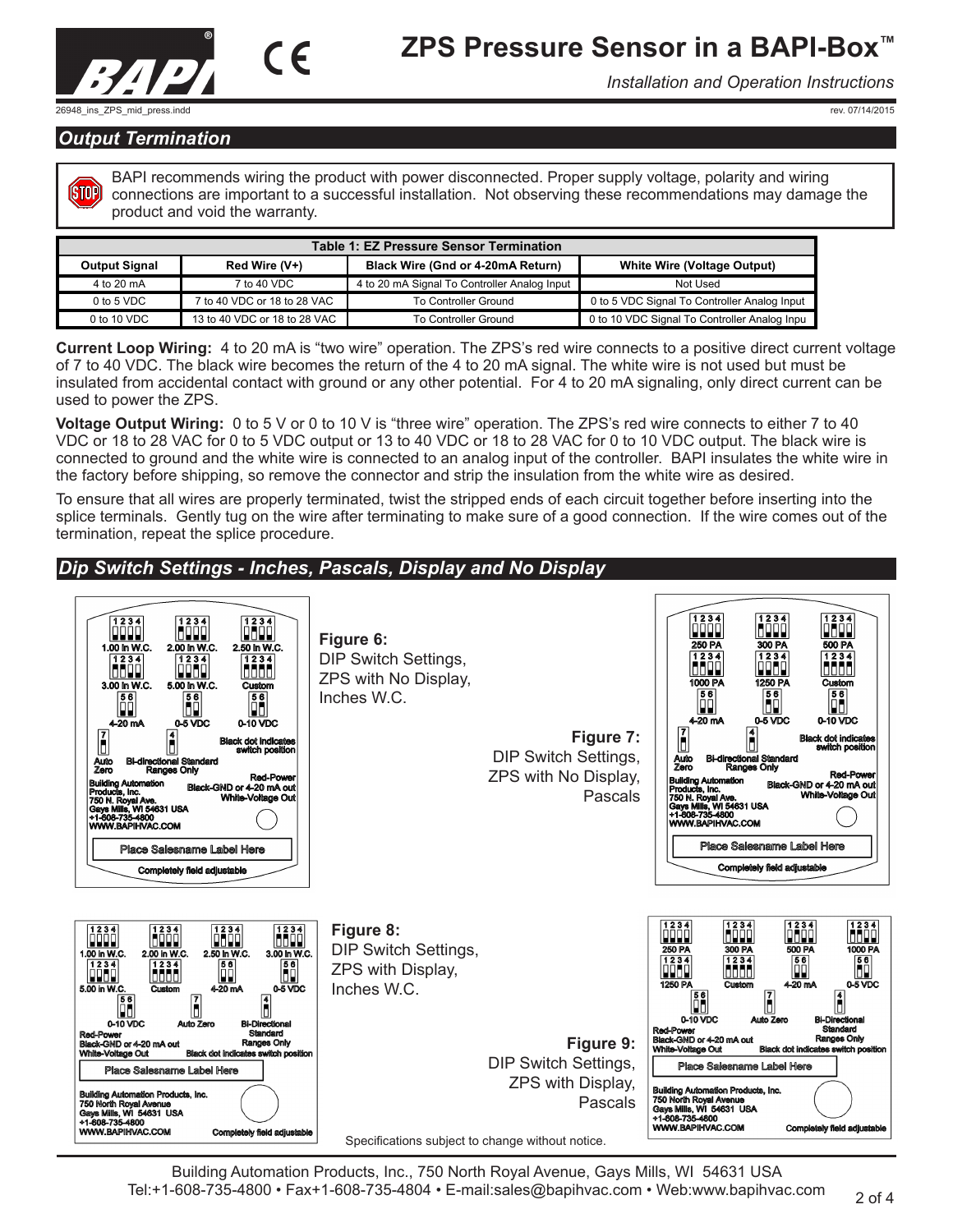

*Installation and Operation Instructions*

rev. 07/14/2015

#### *Pressure Range Select*

To adjust the pressure range, set dip switches 1-4 to the desired pressure range using the the label found inside the cover of the ZPS unit (See Figures 6-9). Moving the Bi-Directional dip switch (#4) to the up position doubles the pressure range. For example, the 0 to 2.5" W.C. range becomes -2.5" to 2.5" W.C. if the Bi-Directional dip switch is in the up position.

**Note:** If any of the switches are placed in an undefined combination the LED will blink at a fast rate and the output will be forced to 4mA or zero volts.

#### *Output Range Select*

To adjust the output range, set dip switches 5 & 6 to the desired output range using the the label found inside the cover of the ZPS unit (or shown on pg 2).

**Note:** If any of the switches are placed in an undefined combination the LED will blink at a fast rate and the output will be forced to 4mA or zero volts.

#### *Auto-Zero Select*

To auto-zero the BAPI ZPS, remove the tubing from the pressure ports (to remove the normal pressure source). Make sure that the pressure ports are sheltered from any drafts, including the technician's breath. Ideally the two ports should be connected together with a short piece of tubing.



Turn on switch 7 to start the auto-zero process. Switches 1 through 6 may be in any allowed configuration. The LED will blink at a fast rate and the output will be forced to zero (4mA or 0V) while the auto-zero is being performed. When the LED blinks at a slow rate, turn off switch 7 and reconnect the pressure source.

8





Before Auto-Zero

After Auto-zero

Auto-Zero

**Fig. 10:** Auto-Zero Switch 7

During

**Note:** Switch 8 is reserved for Factory use, leave in the off position.

## *Typical Applications*



Specifications subject to change without notice.